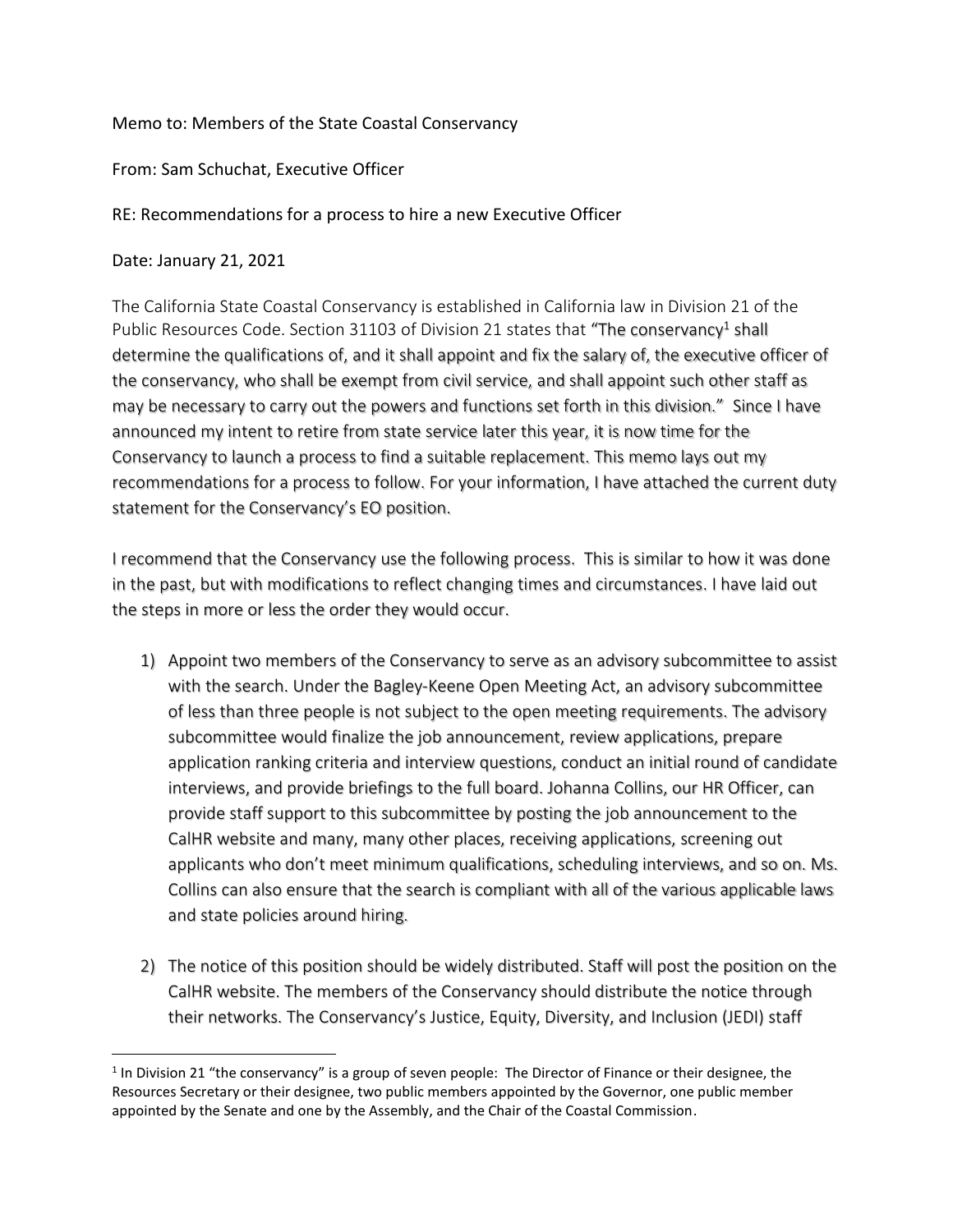workgroup has a lengthy outreach list we can use. <sup>2</sup> The notice should also be disseminated via the Conservancy's email list, website, and social media.

- 3) The search committee should aim to interview the initial candidates and recommend between one and four to the full board for consideration. The Conservancy can conduct its interviews of finalists in closed session at a regularly scheduled meeting or at a specially convened meeting. In addition, I recommend that the eight senior staff that I supervise be invited to interview the small number of finalists and pass their impressions on to the full Conservancy board.<sup>3</sup> This was part of the process during the last search.
- 4) The Conservancy has a great many stakeholders, all of whom will be keenly interested in the outcome of this process. One very interested group will be the San Francisco Bay Restoration Authority (SFBRA). The SFBRA successfully passed a ballot measure in the Bay Area in 2016, and as a result is now in its fourth year of spending \$25 million per year on wetland restoration in the SF Bay. Conservancy staff, along with staff at MTC/ABAG, currently provide staff to the SFBRA and the Conservancy EO is also the EO of the SFBRA. SFBRA pays SCC over \$300,000 per year for this work.<sup>4</sup> Based on this relationship I recommend that the Chair of the SFBRA (currently San Mateo County Supervisor Dave Pine) be invited to interview the finalists and pass his observations on to the Conservancy as well. This could happen along with or separate from the senior staff group.
- 5) Ms. Collins can conduct reference checks for the finalists and pass on what she learns to the Conservancy prior to a final decision.
- 6) The Conservancy will conduct interviews of finalists in closed session at a regularly scheduled meeting or at a specially convened meeting and select the new EO.

It is reasonable to think that this process would take six to eight months to complete. If it looks like it may be necessary to appoint an interim EO to serve between the time that I leave and the new person is able to start, the Conservancy can do that at its March or May meeting.

<sup>&</sup>lt;sup>2</sup> Our current practice for hiring Conservancy staff is to include members of the JEDI committee in a number of roles in each step of the hiring process, including review of duty statements, development of questions for applicants, and serving on interviews. This has helped make sure that there is no implicit bias in our hiring processes and that SCC is meeting its goal of a workforce that reflects the diversity of the state. The JEDI committee would undoubtedly be happy to assist in any capacity in this hiring process.

<sup>&</sup>lt;sup>3</sup> It is of course possible that one or more of the current senior staff will chose to apply for the position. If they do and they are a finalist, they would be interviewed by the senior staff but not of course be on the interview panel. <sup>4</sup> This arrangement operates according to the terms of an MOU between the SFBRA, ABAG/MTC, and the SFBRA.

The actual amount of money paid for staff services is based on staff time used and has increased somewhat year to year as the workload of the SFBRA has increased.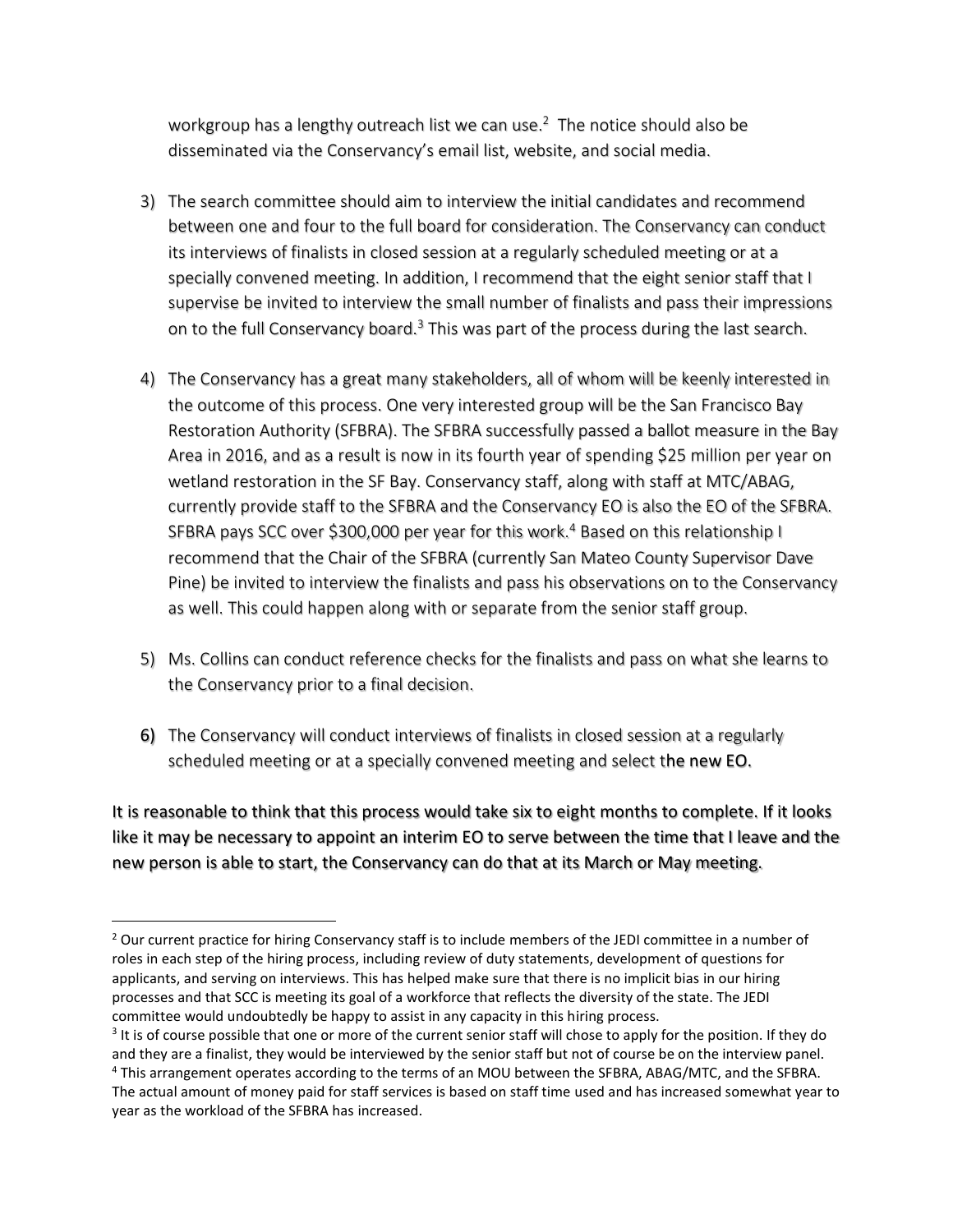STATE OF CALIFORNIA STATE COASTAL CONSERVANCY

# **DUTY STATEMENT**

(07/14)

# *Shaded area for Personnel Office use only*

Effective Date:

| 1. OFFICE<br>Executive                                                                                                                                                                                                                                                                                                                                                                                                                                               |                                                                                                                                                                                                                                                                                                                                                                                                                                                                                                                                                                                                                                                                                                                                                                                                                                                                                                                                                                                                                                                                                                                                                     |                                                                     | POSITION NUMBER (Agency - Unit - Class - Serial)<br>536-100-0288-001                                                                                                                                                                    |             |
|----------------------------------------------------------------------------------------------------------------------------------------------------------------------------------------------------------------------------------------------------------------------------------------------------------------------------------------------------------------------------------------------------------------------------------------------------------------------|-----------------------------------------------------------------------------------------------------------------------------------------------------------------------------------------------------------------------------------------------------------------------------------------------------------------------------------------------------------------------------------------------------------------------------------------------------------------------------------------------------------------------------------------------------------------------------------------------------------------------------------------------------------------------------------------------------------------------------------------------------------------------------------------------------------------------------------------------------------------------------------------------------------------------------------------------------------------------------------------------------------------------------------------------------------------------------------------------------------------------------------------------------|---------------------------------------------------------------------|-----------------------------------------------------------------------------------------------------------------------------------------------------------------------------------------------------------------------------------------|-------------|
| 2. HEADQUARTER LOCATION<br>Oakland, CA                                                                                                                                                                                                                                                                                                                                                                                                                               |                                                                                                                                                                                                                                                                                                                                                                                                                                                                                                                                                                                                                                                                                                                                                                                                                                                                                                                                                                                                                                                                                                                                                     | 3. CLASS TITLE<br>Executive Officer, California Coastal Conservancy |                                                                                                                                                                                                                                         |             |
| 4. WORKING HOURS/SCHEDULE TO BE WORKED<br>8:00 a.m. to 5:00 p.m., Monday to Friday                                                                                                                                                                                                                                                                                                                                                                                   |                                                                                                                                                                                                                                                                                                                                                                                                                                                                                                                                                                                                                                                                                                                                                                                                                                                                                                                                                                                                                                                                                                                                                     | 5. SPECIFIC LOCATION ASSIGNED TO<br>Oakland, CA                     |                                                                                                                                                                                                                                         |             |
| 6. PROPOSED INCUMBENT (If known)<br>Samuel Schuchat                                                                                                                                                                                                                                                                                                                                                                                                                  |                                                                                                                                                                                                                                                                                                                                                                                                                                                                                                                                                                                                                                                                                                                                                                                                                                                                                                                                                                                                                                                                                                                                                     |                                                                     | 7. CURRENT POSITION NUMBER (Agency - Unit - Class - Serial)<br>536-100-0288-001                                                                                                                                                         |             |
| All employees are expected to work cooperatively with others; maintain regular, consistent, and<br>predictable attendance; possess integrity, initiative, dependability and good judgment.                                                                                                                                                                                                                                                                           |                                                                                                                                                                                                                                                                                                                                                                                                                                                                                                                                                                                                                                                                                                                                                                                                                                                                                                                                                                                                                                                                                                                                                     |                                                                     |                                                                                                                                                                                                                                         |             |
|                                                                                                                                                                                                                                                                                                                                                                                                                                                                      |                                                                                                                                                                                                                                                                                                                                                                                                                                                                                                                                                                                                                                                                                                                                                                                                                                                                                                                                                                                                                                                                                                                                                     |                                                                     | 8. BRIEFLY (1 - 3 sentences) DESCRIBE THE POSITION'S ORGANIZATIONAL SETTING AND MAJOR FUNCTIONS                                                                                                                                         |             |
| The Executive Officer of the State Coastal Conservancy is appointed by, and is directly responsible to, a seven-member<br>board consisting of the California Coastal commission Chair, the Resources Agency Secretary, the Director of Finance,<br>and four members of the public. The Executive Officer, in collaboration and cooperation with the Board is Responsible for<br>planning, organizing, directing, and administering the functions of the Conservancy. |                                                                                                                                                                                                                                                                                                                                                                                                                                                                                                                                                                                                                                                                                                                                                                                                                                                                                                                                                                                                                                                                                                                                                     |                                                                     |                                                                                                                                                                                                                                         |             |
| 9. Percentage of time<br>performing duties                                                                                                                                                                                                                                                                                                                                                                                                                           |                                                                                                                                                                                                                                                                                                                                                                                                                                                                                                                                                                                                                                                                                                                                                                                                                                                                                                                                                                                                                                                                                                                                                     |                                                                     | 10. Indicate the duties and responsibilities assigned to the position and the percentage of time spent on each. Group<br>related tasks under the same percentage with the highest percentage first. (Use additional sheet if necessary) |             |
|                                                                                                                                                                                                                                                                                                                                                                                                                                                                      | <b>ESSENTIAL FUNCTIONS</b>                                                                                                                                                                                                                                                                                                                                                                                                                                                                                                                                                                                                                                                                                                                                                                                                                                                                                                                                                                                                                                                                                                                          |                                                                     |                                                                                                                                                                                                                                         |             |
| 20%<br>20%                                                                                                                                                                                                                                                                                                                                                                                                                                                           | Maintain relationships with external entities such as Department of Finance, Resources Agency,<br>DFG, State and Regional Water Resources Control Board, State Park and Recreation Department,<br>Wildlife Conservation Board, other Conservancies, Federal EPA, NOAA, USACE, National Park<br>Service, Department of Defense, U.S. Senate, U.S. House of Representatives, Executive Office of<br>the President, O.M.B., and other entities. This includes non-profit organizations, local<br>governments, mayors, city council members, county supervisors, city managers, and other<br>appointed and elected officials, making presentations, attending project openings, ribbon cutting<br>ceremonies and other events, as necessary.<br>Serve as the Executive Director of SFBRA, which has a \$25 million per year spending on wetland<br>restoration in the SF Bay. Work closely with the board, advisory committee, and the oversight<br>committee. The EO is the face with the public, to the press, other government entities and NGO's.<br>Chair the 5 yearly board meetings which entails approving board agendas, reviewing and editing |                                                                     |                                                                                                                                                                                                                                         |             |
|                                                                                                                                                                                                                                                                                                                                                                                                                                                                      |                                                                                                                                                                                                                                                                                                                                                                                                                                                                                                                                                                                                                                                                                                                                                                                                                                                                                                                                                                                                                                                                                                                                                     |                                                                     | items. Responsible for making the final decisions on the budget and grant making,                                                                                                                                                       |             |
| 10%                                                                                                                                                                                                                                                                                                                                                                                                                                                                  | Management and leadership of Coastal Conservancy staff including eight direct reports including<br>two Career Executive Assignment positions, four Regional Program Managers, the Conservancy's<br>Chief Counsel I, CEA position and the Public Information Officer. Serve on panels of highest-level<br>interviews, review and approve hires, promotions, and disciplinary actions as necessary and<br>appropriate. Appoint and hire staff as necessary to administer the affairs of the Conservancy; and<br>organize Conservancy staff in a manner best suited to administer the affairs of the organization and<br>achieve its objectives.                                                                                                                                                                                                                                                                                                                                                                                                                                                                                                       |                                                                     |                                                                                                                                                                                                                                         |             |
| 11.                                                                                                                                                                                                                                                                                                                                                                                                                                                                  |                                                                                                                                                                                                                                                                                                                                                                                                                                                                                                                                                                                                                                                                                                                                                                                                                                                                                                                                                                                                                                                                                                                                                     |                                                                     | SUPERVISOR'S STATEMENT: I HAVE DISCUSSED THE DUTIES OF THE POSITION WITH THE EMPLOYEE                                                                                                                                                   |             |
| <b>SUPERVISOR'S NAME (Print)</b><br>John Laird                                                                                                                                                                                                                                                                                                                                                                                                                       |                                                                                                                                                                                                                                                                                                                                                                                                                                                                                                                                                                                                                                                                                                                                                                                                                                                                                                                                                                                                                                                                                                                                                     | <b>SUPERVISOR'S SIGNATURE</b>                                       |                                                                                                                                                                                                                                         | <b>DATE</b> |
| <b>EMPLOYEE'S STATEMENT:</b><br>I HAVE DISCUSSED WITH MY SUPERVISOR THE DUTIES OF THE POSITION AND HAVE RECEIVED A<br>12.<br><b>COPY OF THE DUTY STATEMENT</b>                                                                                                                                                                                                                                                                                                       |                                                                                                                                                                                                                                                                                                                                                                                                                                                                                                                                                                                                                                                                                                                                                                                                                                                                                                                                                                                                                                                                                                                                                     |                                                                     |                                                                                                                                                                                                                                         |             |
| The statements contained in this duty statement reflect general details as necessary to describe the principal functions of this job. It should<br>not be considered an all-inclusive listing of work requirements. Individuals may perform other duties as assigned, including work in other<br>functional areas to cover absence of relief, to equalize peak work periods or otherwise to balance the workload.                                                    |                                                                                                                                                                                                                                                                                                                                                                                                                                                                                                                                                                                                                                                                                                                                                                                                                                                                                                                                                                                                                                                                                                                                                     |                                                                     |                                                                                                                                                                                                                                         |             |
| <b>EMPLOYEE'S NAME (Print)</b><br>Samuel Schuchat                                                                                                                                                                                                                                                                                                                                                                                                                    |                                                                                                                                                                                                                                                                                                                                                                                                                                                                                                                                                                                                                                                                                                                                                                                                                                                                                                                                                                                                                                                                                                                                                     | <b>EMPLOYEE'S SIGNATURE</b>                                         |                                                                                                                                                                                                                                         | <b>DATE</b> |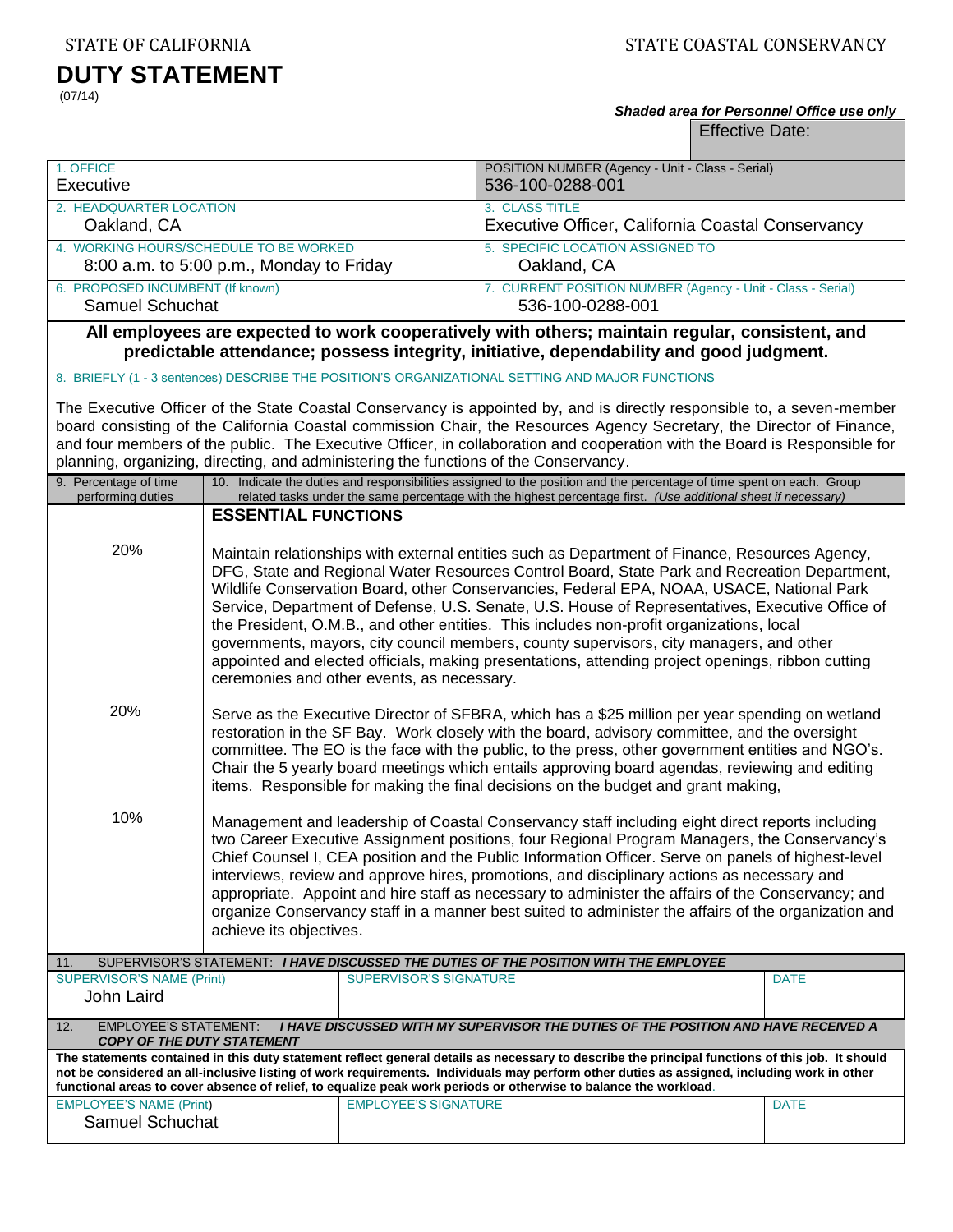## STATE OF CALIFORNIA State Coastal Conservancy **DUTY STATEMENT**

| 9. Percentage of time<br>performing duties | 10. Indicate the duties and responsibilities assigned to the position and the percentage of time spent on each. Group<br>related tasks under the same percentage with the highest percentage first. (Use additional sheet if necessary)                                                                                                                                                                                                                                                                                                                                                                                                                                                                                 |
|--------------------------------------------|-------------------------------------------------------------------------------------------------------------------------------------------------------------------------------------------------------------------------------------------------------------------------------------------------------------------------------------------------------------------------------------------------------------------------------------------------------------------------------------------------------------------------------------------------------------------------------------------------------------------------------------------------------------------------------------------------------------------------|
|                                            | <b>ESSENTIAL FUNCTIONS (continued)</b>                                                                                                                                                                                                                                                                                                                                                                                                                                                                                                                                                                                                                                                                                  |
| 10%                                        | Prioritize and approve expenditure of Conservancy budget averaging \$70 million per year and<br>consisting of bond funds, special funds, non-governmental funds, federal funds, and<br>reimbursements for legislatively mandated programs. Acquire an average of \$20 million annually in<br>federal funds for the State of California.                                                                                                                                                                                                                                                                                                                                                                                 |
| 8%                                         | Lead efforts to determine and receive potential funds from various sources, including but not limited<br>to: Federal, state, and local funds or grants, gifts, donations, bequests, devises, subventions,<br>rents, royalties, or other assistance and funds from public and private sources; accept fees levied<br>by others; and may create and manage endowments.                                                                                                                                                                                                                                                                                                                                                    |
| 8%                                         | Keep State Coastal Conservancy Board members appraised of all internal and external matters<br>affecting the Conservancy. Review and approve all projects to be brought before the Conservancy<br>board for approval and funding.                                                                                                                                                                                                                                                                                                                                                                                                                                                                                       |
| 8%                                         | Coordination with the Board provides expert testimony to the Executive and Legislative branches<br>regarding coastal issues and the Conservancy's goals and related topics as they arise. The<br>individual will work collaboratively and cooperatively at the highest levels of state, federal, and local<br>governments to coordinate coastal restoration and economic sustainability projects. The individual<br>will effectively communicate the divergent points of view regarding the State Coastal Conservancy<br>both internally and externally using various methods, including personal contact, formal and<br>informal meetings, electronic and print media, and other forms of communication, as necessary. |
| 6%                                         | Serve on the boards of Santa Monica Mountains Conservancy, Los Cerritos Wetlands Authority,<br>Baldwin Hills Conservancy, Moro Bay National Estuarine Preserve, and the Santa Monica Bay<br>Restoration Commission.                                                                                                                                                                                                                                                                                                                                                                                                                                                                                                     |
| 5%                                         | Develop long range funding strategies, strategic planning and other programmatic goals and<br>timetables in coordination with Conservancy managers. Measure and evaluate progress toward<br>achieving strategic goals and objectives. Recommends appropriate funding to the Board in<br>accordance with the strategic plan. Responsible for administering all funds received by the<br>Conservancy to meet its goals in accordance with established business, accounting, and<br>transparency methods.                                                                                                                                                                                                                  |
| 3%                                         | Collaboration and coordination with the Conservancy Board, develops and implements new policies<br>affecting the State Coastal Conservancy and implements existing restoration and economic<br>sustainability policies. Recommendations to the Board on proposed legislation that may affect the<br>Conservancy, including amendments to the Conservancy's enabling legislation.                                                                                                                                                                                                                                                                                                                                        |
| <u>2%</u><br>100%                          | The Executive Officer will execute other policy and administrative responsibilities as required by the<br>Conservancy Board.                                                                                                                                                                                                                                                                                                                                                                                                                                                                                                                                                                                            |
|                                            |                                                                                                                                                                                                                                                                                                                                                                                                                                                                                                                                                                                                                                                                                                                         |
|                                            |                                                                                                                                                                                                                                                                                                                                                                                                                                                                                                                                                                                                                                                                                                                         |
|                                            |                                                                                                                                                                                                                                                                                                                                                                                                                                                                                                                                                                                                                                                                                                                         |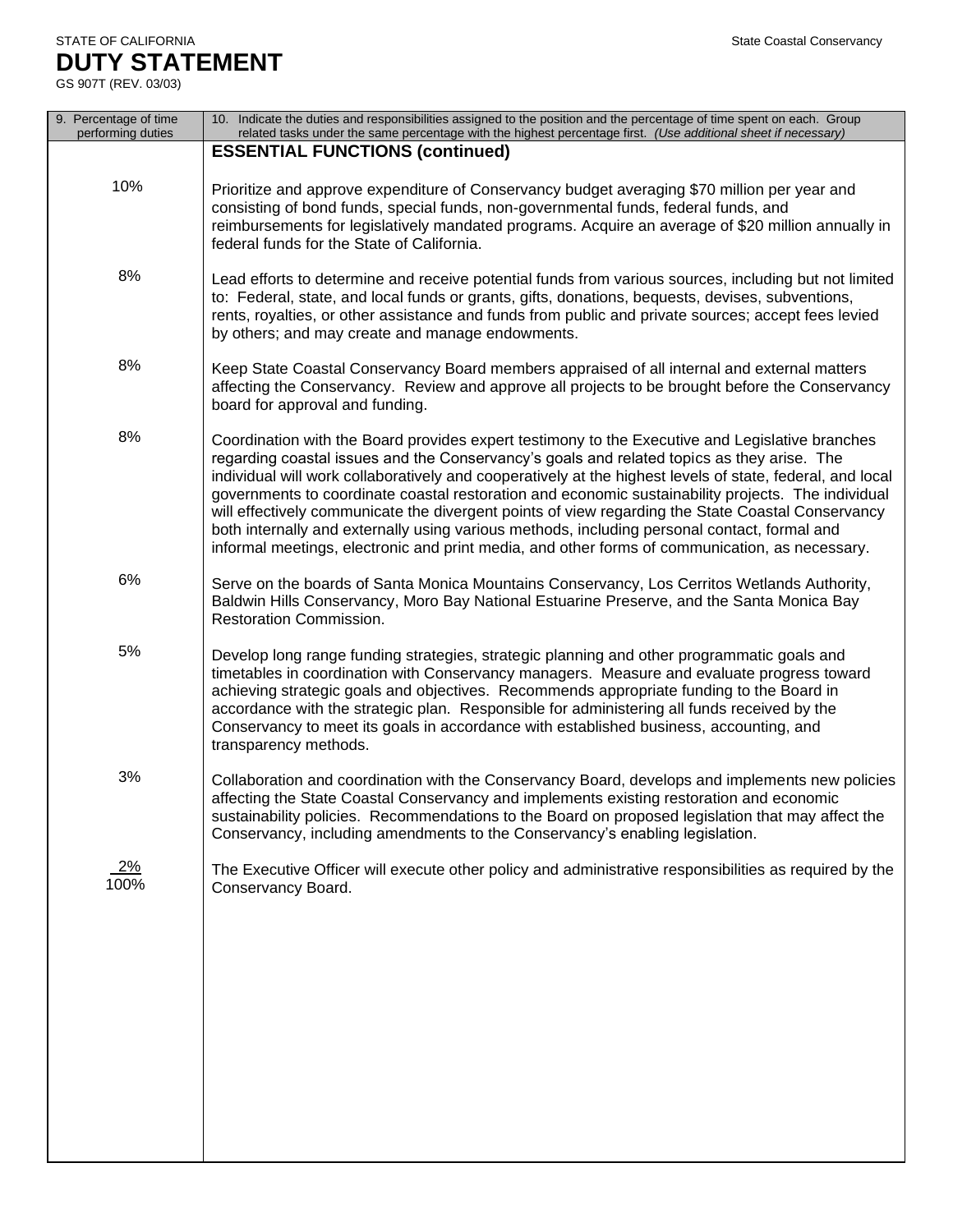| 9. Percentage of time<br>performing duties | 10. Indicate the duties and responsibilities assigned to the position and the percentage of time spent on each. Group<br>related tasks under the same percentage with the highest percentage first. (Use additional sheet if necessary)                                                                                                                                                                                                                                                                                                                                                                                                                                                                                                                                                                                                                                                                                                                                                                                                                                                                                                                                                                                                                                                                                                                                                                                                                                                                                                                                                                                                                                                                                                                                                                                                                                                                                                                                                                                                                    |
|--------------------------------------------|------------------------------------------------------------------------------------------------------------------------------------------------------------------------------------------------------------------------------------------------------------------------------------------------------------------------------------------------------------------------------------------------------------------------------------------------------------------------------------------------------------------------------------------------------------------------------------------------------------------------------------------------------------------------------------------------------------------------------------------------------------------------------------------------------------------------------------------------------------------------------------------------------------------------------------------------------------------------------------------------------------------------------------------------------------------------------------------------------------------------------------------------------------------------------------------------------------------------------------------------------------------------------------------------------------------------------------------------------------------------------------------------------------------------------------------------------------------------------------------------------------------------------------------------------------------------------------------------------------------------------------------------------------------------------------------------------------------------------------------------------------------------------------------------------------------------------------------------------------------------------------------------------------------------------------------------------------------------------------------------------------------------------------------------------------|
|                                            | <b>SPECIAL PERSONAL CHARACTERISTICS</b><br>$\triangleright$ Focus attention to detail and follow-through<br>Ability to act independently, positive attitude, open-mindedness, flexibility, and tact<br>➤<br>Able to work independently and in team situations<br>➤<br>$\triangleright$ Excellent organizational skills<br>Display good interaction skills<br>➤<br>$\triangleright$ Multitask, meet deadlines, and adjust to changing priorities<br>$\triangleright$ Excellent attendance, punctuality record and dependable<br>$\triangleright$ Consistently exercise a high degree of initiative<br>Analyze situations and adopt effective course of action<br>➤<br>Communicate confidently and courteously in a clear and concise manner in a diverse<br>➤<br>community                                                                                                                                                                                                                                                                                                                                                                                                                                                                                                                                                                                                                                                                                                                                                                                                                                                                                                                                                                                                                                                                                                                                                                                                                                                                                  |
|                                            | <b>DESIRABLE QUALIFICATIONS:</b><br>$\triangleright$ Able to plans, write, edit, and prepare more complicated information material for<br>dissemination through all major means of communication; disseminates such<br>information material through appropriate channels<br>$\triangleright$ Able to prepare replies to difficult and complicated correspondence, including letters<br>for signature by superiors<br>Able to write, edit and advise service to other Coastal Conservancy senior staff<br>➤<br>members<br>Able to act as spokesperson for the Coastal Conservancy before public groups, to the<br>➤<br>news media, and to individuals who inquire regarding the Coastal Conservancy<br>activities<br>$\triangleright$ Able to arrange participation of other agency officials as speakers before public<br>groups, or on radio and television newscasts or other programs; collects, evaluates,<br>and distributes information from outside sources to the Coastal Conservancy staff<br>Self-motivated<br>➤<br>Communicate effectively with individuals from varied experiences, perspectives, and<br>➤<br>backgrounds, which may involve some exposure to adversarial conditions.<br>▶ Work proficiency in MS Office (Word, Excel, Power Point and Outlook); Social Media<br>Platforms, Adobe InDesign, and WordPress<br>Possess a valid California Drivers' License (Class C)<br>➤<br><b>WORK ENVIRONMENT, PHYSICAL OR MENTAL</b><br><b>Work Environment</b><br>Office setting; Monday through Friday; prolonged periods of sitting<br>Work on a computer up to 8 hours a day<br>➤<br>Ability to lift to15 pounds<br>⋗<br>$\triangleright$ Indoor work is common, although outdoor work may be necessary<br>$\triangleright$ May require an employee to work in adversarial situations<br>$\triangleright$ Attend and participate in high level meetings<br>> Multitask, meet deadlines, and adjust to changing priorities in a cooperative manner<br>$\triangleright$ Travel by car or plane, with overnight stays necessary on occasion |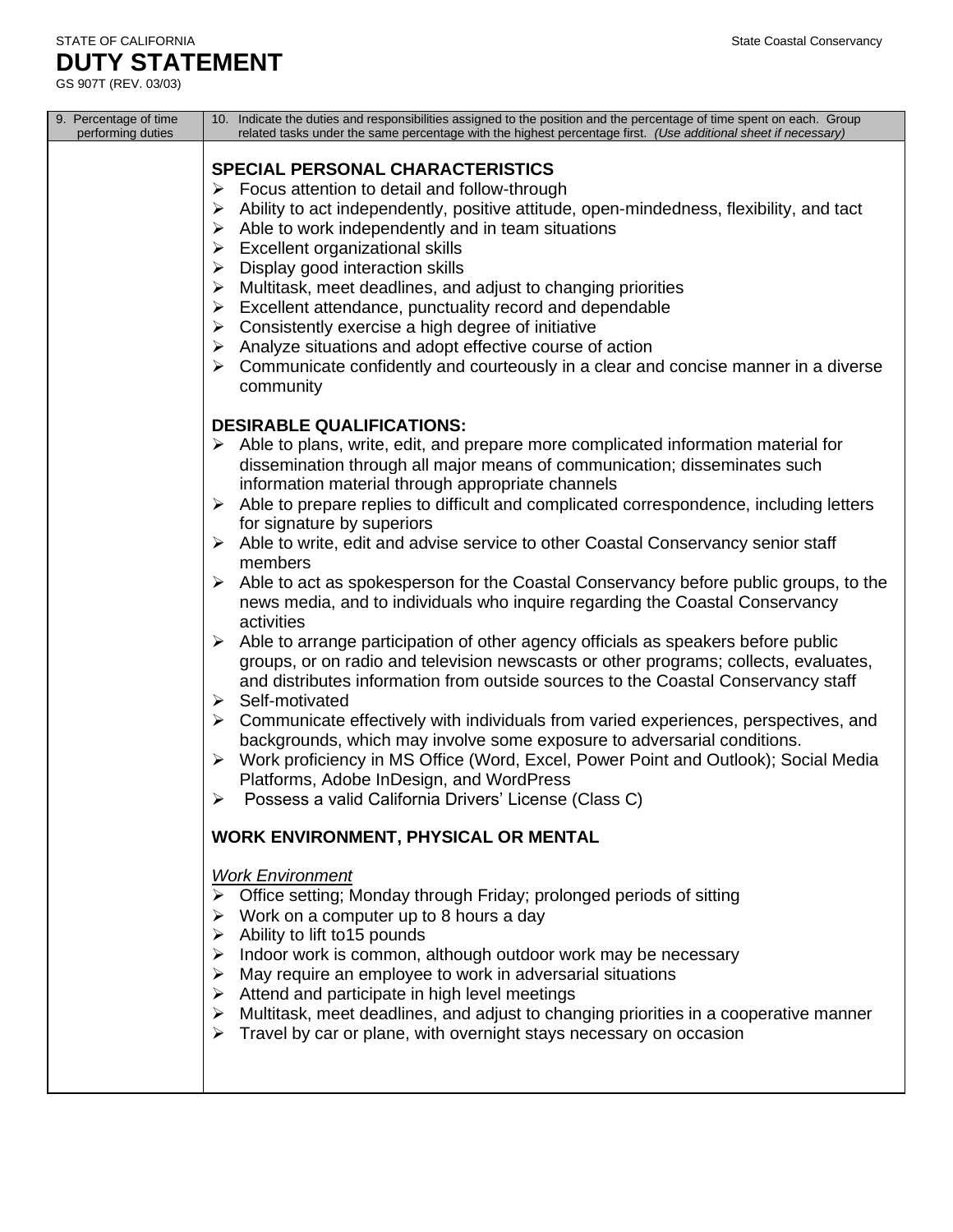| 9. Percentage of time<br>performing duties | 10. Indicate the duties and responsibilities assigned to the position and the percentage of time spent on each. Group<br>related tasks under the same percentage with the highest percentage first. (Use additional sheet if necessary)                                                                                                                                                                                                                                                                                                                          |
|--------------------------------------------|------------------------------------------------------------------------------------------------------------------------------------------------------------------------------------------------------------------------------------------------------------------------------------------------------------------------------------------------------------------------------------------------------------------------------------------------------------------------------------------------------------------------------------------------------------------|
|                                            | <b>WORK ENVIRONMENT, PHYSICAL OR MENTAL (continued)</b>                                                                                                                                                                                                                                                                                                                                                                                                                                                                                                          |
|                                            | <b>Physical Ability</b>                                                                                                                                                                                                                                                                                                                                                                                                                                                                                                                                          |
|                                            | Talking, seeing, and hearing are essential to performing the job requirements<br>$\blacksquare$<br>Common eye, hand and finger dexterity is required for most essential functions<br>٠<br>The job duties require an employee to work under stressful conditions<br>٠<br>May entail muscular strain, including walking standing, stooping, sitting, reaching, and<br>٠<br>lifting<br>Requires prolonged sitting, standing, and walking on uneven and slippery surfaces<br>٠<br>Requires both near and far vision when inspecting work and operating assigned<br>٠ |
|                                            | equipment                                                                                                                                                                                                                                                                                                                                                                                                                                                                                                                                                        |
|                                            | <b>Mental Ability</b><br>Understand verbal instructions<br>٠<br>Understand written and verbal communication<br>٠<br>Must always maintain a professional demeanor, and remain calm under pressure<br>$\blacksquare$<br>Apply common sense understanding to carry out instructions furnished in written, oral,<br>$\blacksquare$<br>or diagram form                                                                                                                                                                                                                |
|                                            | Some of the above requirements may be accommodated for otherwise qualified<br>individuals requiring and requesting such accommodations.                                                                                                                                                                                                                                                                                                                                                                                                                          |
|                                            | Reading: Understand and use written information that may be presented in a variety of<br>formats, such as text, tables, lists, figures, and diagrams; select reading strategies<br>appropriate to the purpose, such as skimming for highlights, reading for detail, reading for<br>meaning, and critical analysis.                                                                                                                                                                                                                                               |
|                                            | Writing: Express ideas and information in written form clearly, succinctly, accurately, and<br>in an organized manner; use English language conventions of spelling, punctuation,<br>grammar, and sentence and paragraph structure; and tail written communication to the<br>intended purpose and audience.                                                                                                                                                                                                                                                      |
|                                            | Organizing and planning: Organize and structure work for effective performance and goal<br>attainment; set and balance priorities; anticipate obstacles; formulate plans consistent with<br>available human, financial, and physical resources; modify plans or adjust priorities given<br>changing goals or conditions.                                                                                                                                                                                                                                         |
|                                            | Using social skills: Interact with others in ways that are friendly, courteous, and tactful and<br>that demonstrate respect for individual and cultural differences and for the attitudes and<br>feelings of others.                                                                                                                                                                                                                                                                                                                                             |
|                                            | Adaptability: Change one's own behavior or work methods to adjust to other people or to<br>changing situations or work demands; be receptive to new information, ideas, or strategies<br>to achieve goals.                                                                                                                                                                                                                                                                                                                                                       |
|                                            | Working in teams: Work cooperatively and collaboratively with others to achieve goals by<br>sharing or integrating ideas, knowledge, skills, information, support, resources,<br>responsibility, and recognition.                                                                                                                                                                                                                                                                                                                                                |
|                                            |                                                                                                                                                                                                                                                                                                                                                                                                                                                                                                                                                                  |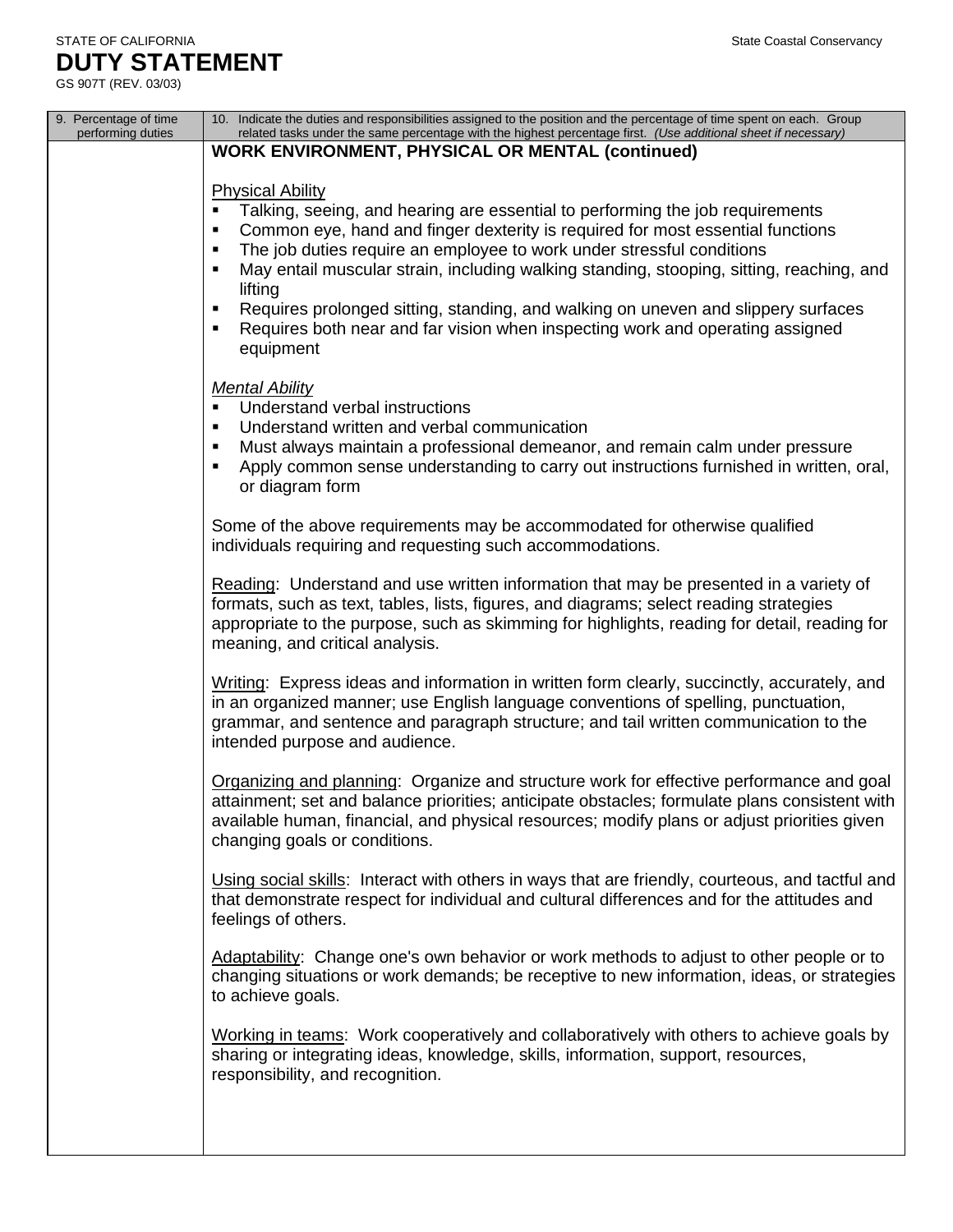| 9. Percentage of time<br>performing duties | 10. Indicate the duties and responsibilities assigned to the position and the percentage of time spent on each. Group<br>related tasks under the same percentage with the highest percentage first. (Use additional sheet if necessary)                                                                                                                                                                                                                           |
|--------------------------------------------|-------------------------------------------------------------------------------------------------------------------------------------------------------------------------------------------------------------------------------------------------------------------------------------------------------------------------------------------------------------------------------------------------------------------------------------------------------------------|
|                                            | Leading others: Motivate, inspire, and influence others toward effective individual or<br>teamwork performance, goal attainment, and personal learning and development by<br>serving as a mentor, coach, and role model and by providing feedback and recognition or<br>rewards.                                                                                                                                                                                  |
|                                            | <b>Building consensus:</b> Build consensus among individuals or groups by facilitating<br>agreements that involve sharing or exchanging resources or resolving differences in such<br>a way as to promote mutual goals and interests; by persuading others to change their<br>point of view or behavior without losing their future support; and by resolving conflicts,<br>confrontations, and disagreements while maintaining productive working relationships. |
|                                            | Self and career development: Identify own work and career interests, strengths, and<br>limitations; pursue education, training, feedback, or other opportunities for learning and<br>development; manage, direct, and monitor one's own learning and development.                                                                                                                                                                                                 |
|                                            | Listening: Attend to, receive, and correctly interpret verbal communications and directions<br>through cues such as the content and context of the message and the tone, gestures, and<br>facial expressions of the speaker.                                                                                                                                                                                                                                      |
|                                            | Speaking: Express ideas and facts orally in a clear and understandable manner that<br>sustains listener attention and interest; tailor oral communication to the intended purpose<br>and audience.                                                                                                                                                                                                                                                                |
|                                            | Using information and communications technology: Select, access, and use necessary<br>information, data, and communications-related technologies, such as basic personal<br>computer applications, telecommunications equipment, Internet, electronic calculators,<br>voice mail, email, facsimile machines, and copying equipment to accomplish work<br>activities.                                                                                              |
|                                            | Gathering and analyzing information: Obtain facts, information, or data relevant to a<br>particular problem, question, or issue through observation of events or situations,<br>discussion with others, research, or retrieval from written or electronic sources; organize,<br>integrate, analyze, and evaluate information.                                                                                                                                     |
|                                            | Analyzing and solving problems: Anticipate or identify problems and their causes; develop<br>and analyze potential solutions or improvements using rational and logical processes or<br>innovative and creative approaches when needed.                                                                                                                                                                                                                           |
|                                            | Making decisions and judgments: Make decisions that consider relevant facts and<br>information, potential risks, and benefits, and short- and long-term consequences or<br>alternatives.                                                                                                                                                                                                                                                                          |
|                                            |                                                                                                                                                                                                                                                                                                                                                                                                                                                                   |
|                                            |                                                                                                                                                                                                                                                                                                                                                                                                                                                                   |
|                                            |                                                                                                                                                                                                                                                                                                                                                                                                                                                                   |